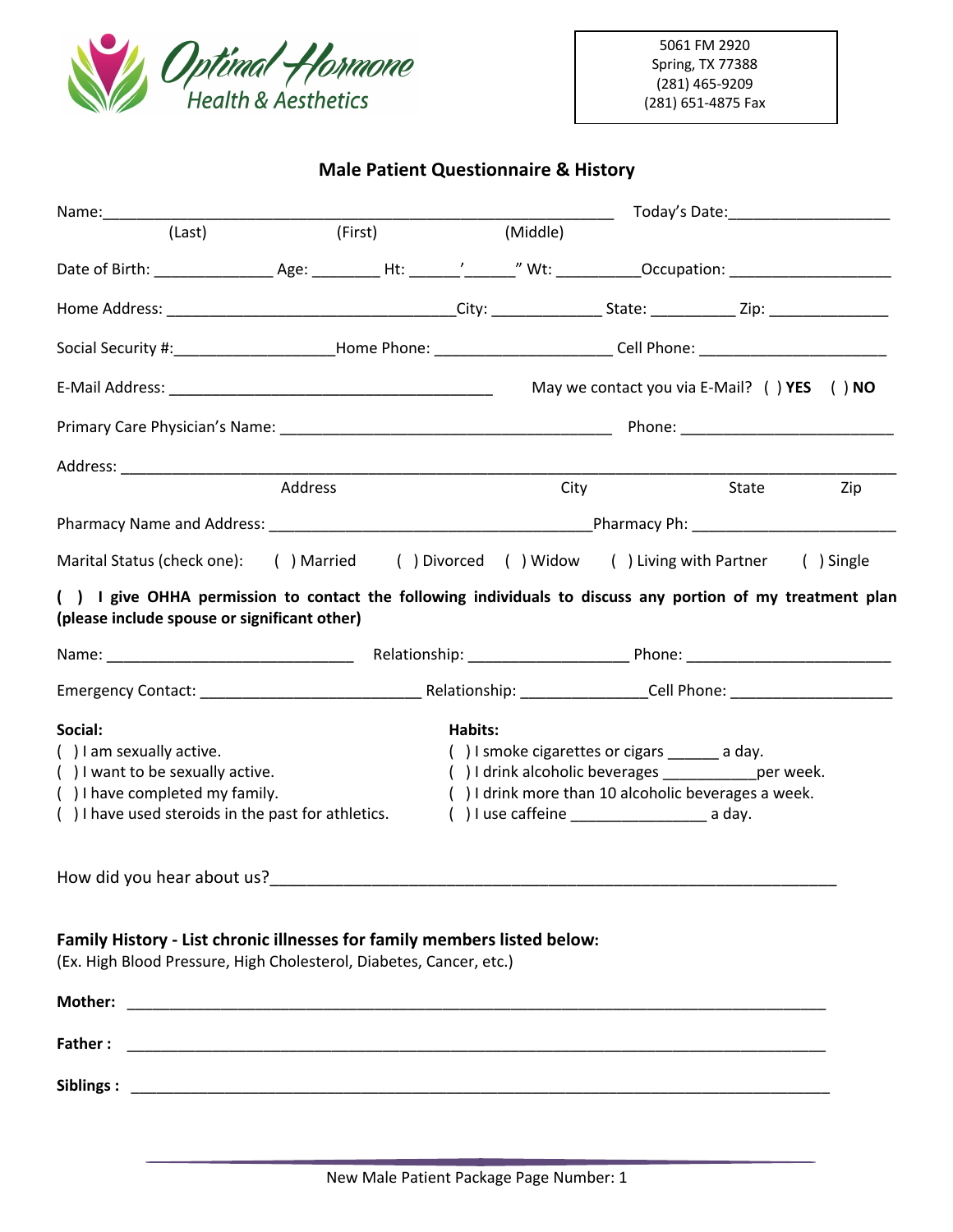

# **Medical History**

| <b>Name of Medication/Supp.</b>                                                                                      |                                                                                                                                                                                                                                                                                                                                                                                                               | Medications Currently Taking (including vitamins and nutritional supplements):<br>Dose & Frequency | <b>Reason taking</b>                                                                                                                     |
|----------------------------------------------------------------------------------------------------------------------|---------------------------------------------------------------------------------------------------------------------------------------------------------------------------------------------------------------------------------------------------------------------------------------------------------------------------------------------------------------------------------------------------------------|----------------------------------------------------------------------------------------------------|------------------------------------------------------------------------------------------------------------------------------------------|
| <u> 1980 - Johann John Stone, markin fan it ferstjer fan it ferstjer fan it ferstjer fan it ferstjer fan it fers</u> |                                                                                                                                                                                                                                                                                                                                                                                                               |                                                                                                    |                                                                                                                                          |
|                                                                                                                      |                                                                                                                                                                                                                                                                                                                                                                                                               |                                                                                                    |                                                                                                                                          |
|                                                                                                                      |                                                                                                                                                                                                                                                                                                                                                                                                               |                                                                                                    |                                                                                                                                          |
|                                                                                                                      |                                                                                                                                                                                                                                                                                                                                                                                                               |                                                                                                    |                                                                                                                                          |
|                                                                                                                      |                                                                                                                                                                                                                                                                                                                                                                                                               |                                                                                                    | Have you ever had any issues with anesthesia? () Yes () No If yes, please explain: ___________________________                           |
|                                                                                                                      |                                                                                                                                                                                                                                                                                                                                                                                                               |                                                                                                    |                                                                                                                                          |
| <b>Personal Medical History</b>                                                                                      |                                                                                                                                                                                                                                                                                                                                                                                                               |                                                                                                    |                                                                                                                                          |
| <b>Preventative Medical Care:</b>                                                                                    |                                                                                                                                                                                                                                                                                                                                                                                                               | Normal/Abnormal                                                                                    | <b>Medical Illnesses Cont'd:</b>                                                                                                         |
| ( ) Annual Physical                                                                                                  | Date: ____________                                                                                                                                                                                                                                                                                                                                                                                            |                                                                                                    | () Any Form of Hepatitis or HIV                                                                                                          |
| () Prostate Check                                                                                                    | Date: $\frac{1}{\sqrt{1-\frac{1}{2}}\sqrt{1-\frac{1}{2}}\sqrt{1-\frac{1}{2}}\sqrt{1-\frac{1}{2}}\sqrt{1-\frac{1}{2}}\sqrt{1-\frac{1}{2}}\sqrt{1-\frac{1}{2}}\sqrt{1-\frac{1}{2}}\sqrt{1-\frac{1}{2}}\sqrt{1-\frac{1}{2}}\sqrt{1-\frac{1}{2}}\sqrt{1-\frac{1}{2}}\sqrt{1-\frac{1}{2}}\sqrt{1-\frac{1}{2}}\sqrt{1-\frac{1}{2}}\sqrt{1-\frac{1}{2}}\sqrt{1-\frac{1}{2}}\sqrt{1-\frac{1}{2}}\sqrt{1-\frac{1}{2}}$ | <u> 2000 - Jan James James Barnett, primeira politi</u>                                            | () Depression/Anxiety                                                                                                                    |
| () Cardiac Physical                                                                                                  |                                                                                                                                                                                                                                                                                                                                                                                                               |                                                                                                    | () Psychiatric Disorder                                                                                                                  |
| () Colonoscopy                                                                                                       | Date: $\frac{1}{\sqrt{1-\frac{1}{2}}\sqrt{1-\frac{1}{2}}\sqrt{1-\frac{1}{2}}\sqrt{1-\frac{1}{2}}\sqrt{1-\frac{1}{2}}\sqrt{1-\frac{1}{2}}\sqrt{1-\frac{1}{2}}\sqrt{1-\frac{1}{2}}\sqrt{1-\frac{1}{2}}\sqrt{1-\frac{1}{2}}\sqrt{1-\frac{1}{2}}\sqrt{1-\frac{1}{2}}\sqrt{1-\frac{1}{2}}\sqrt{1-\frac{1}{2}}\sqrt{1-\frac{1}{2}}\sqrt{1-\frac{1}{2}}\sqrt{1-\frac{1}{2}}\sqrt{1-\frac{1}{2}}\sqrt{1-\frac{1}{2}}$ | <u> 1980 - Johann Barbara, martin a</u>                                                            |                                                                                                                                          |
| <b>Medical Illnesses:</b>                                                                                            |                                                                                                                                                                                                                                                                                                                                                                                                               |                                                                                                    | () Testicular or Prostate Cancer Date:                                                                                                   |
| () High Blood Pressure                                                                                               |                                                                                                                                                                                                                                                                                                                                                                                                               |                                                                                                    | () Elevated PSA                                                                                                                          |
| () High Cholesterol                                                                                                  |                                                                                                                                                                                                                                                                                                                                                                                                               |                                                                                                    | () Prostate Enlargement                                                                                                                  |
| ( ) Heart Disease                                                                                                    |                                                                                                                                                                                                                                                                                                                                                                                                               |                                                                                                    | () Trouble Passing Urine or Take Flomax or Avodart                                                                                       |
| () Stroke and/or Heart Attack.                                                                                       |                                                                                                                                                                                                                                                                                                                                                                                                               | Date: __________                                                                                   | () Chronic Liver Disease (hepatitis, fatty liver, cirrhosis)                                                                             |
| () Blood Clot and/or a Pulmonary Emboli                                                                              |                                                                                                                                                                                                                                                                                                                                                                                                               | Date: __________                                                                                   | ( ) Diabetes                                                                                                                             |
| () Hemochromatosis                                                                                                   |                                                                                                                                                                                                                                                                                                                                                                                                               |                                                                                                    | () Thyroid disease<br>$\mathbf{I}$ and $\mathbf{I}$ and $\mathbf{I}$ and $\mathbf{I}$ and $\mathbf{I}$ and $\mathbf{I}$ and $\mathbf{I}$ |

( ) Arthritis

I understand that if I begin testosterone replacement with any testosterone treatment, including testosterone pellets, that I will produce less testosterone from my testicles and if I stop replacement, I may experience a temporary decrease in my testosterone production. Testosterone Pellets should be completely out of your system in 12 months.

By beginning treatment, I accept all the risks of therapy stated herein and future risks that might be reported. I understand that higher than normal physiologic levels may be reached to create the necessary hormonal balance.

\_\_\_\_\_\_\_\_\_\_\_\_\_\_\_\_\_\_\_\_\_\_\_\_\_\_\_\_\_\_\_\_\_\_\_\_\_\_\_\_\_\_ \_\_\_\_\_\_\_\_\_\_\_\_\_\_\_\_\_\_\_\_\_\_\_\_\_\_\_\_\_\_\_\_\_\_\_\_\_\_\_\_\_\_\_\_\_\_\_\_ \_\_\_\_\_\_\_\_\_\_\_\_\_\_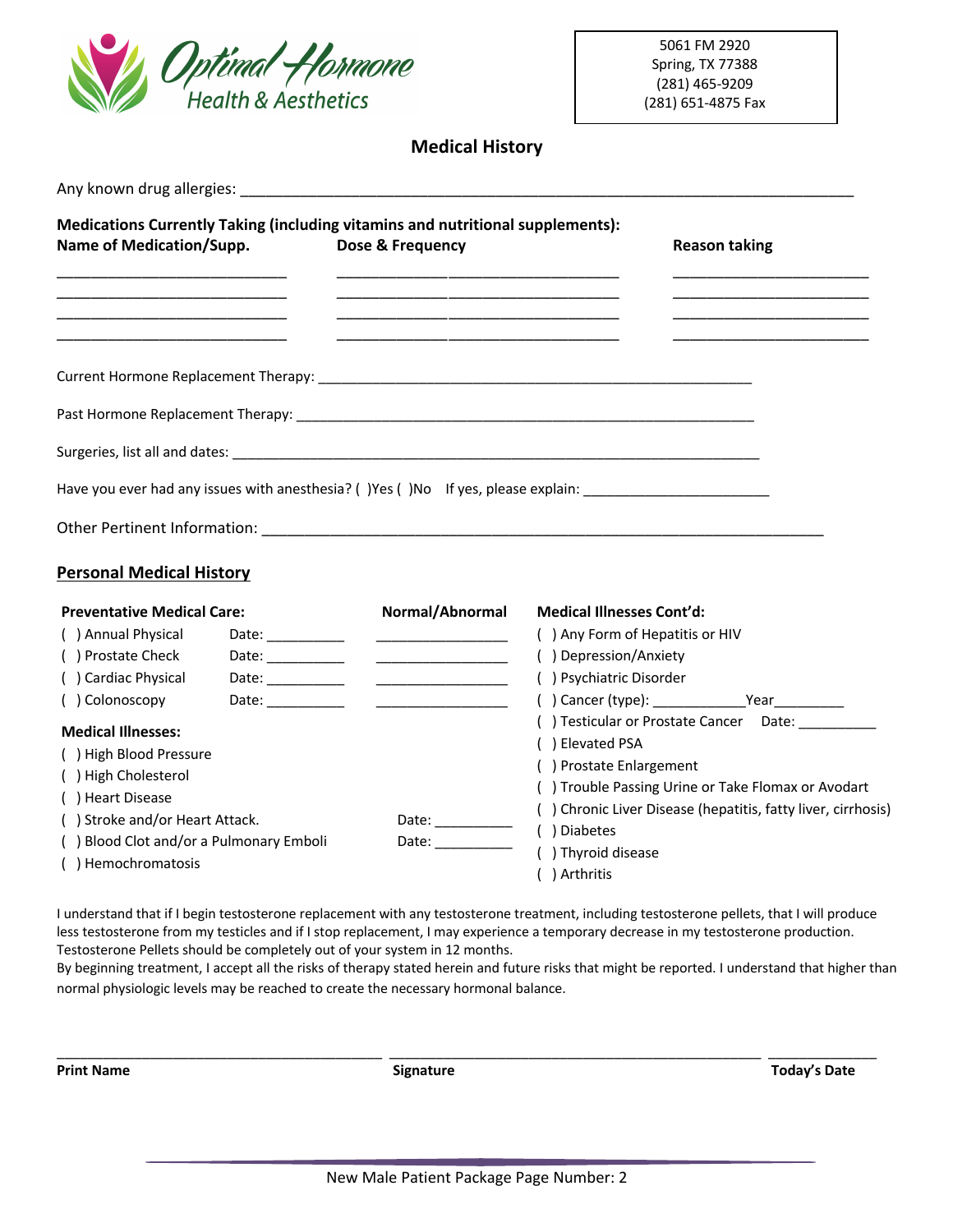

### **BHRT CHECKLIST FOR MEN**

| Name:                                               |              | Date:       |                 |               |
|-----------------------------------------------------|--------------|-------------|-----------------|---------------|
| E-Mail:                                             |              |             |                 |               |
| Symptom (please check mark)                         | <b>Never</b> | <b>Mild</b> | <b>Moderate</b> | <b>Severe</b> |
|                                                     |              |             |                 |               |
| Decline in general well being                       |              |             |                 |               |
| Joint pain/muscle ache                              |              |             |                 |               |
| <b>Excessive sweating</b>                           |              |             |                 |               |
| <b>Sleep problems</b>                               |              |             |                 |               |
| Increased need for sleep                            |              |             |                 |               |
| <b>Fatigue</b>                                      |              |             |                 |               |
| <b>Irritability</b>                                 |              |             |                 |               |
| <b>Nervousness</b>                                  |              |             |                 |               |
| Anxiety                                             |              |             |                 |               |
| <b>Depressed mood</b>                               |              |             |                 |               |
| <b>Exhaustion/lacking vitality</b>                  |              |             |                 |               |
| <b>Declining Mental Ability/Focus/Concentration</b> |              |             |                 |               |
| Feeling you have passed your peak                   |              |             |                 |               |
| Feeling burned out/hit rock bottom                  |              |             |                 |               |
| Decreased muscle strength                           |              |             |                 |               |
| Weight Gain/Belly Fat/Inability to Lose Weight      |              |             |                 |               |
| <b>Breast Development</b>                           |              |             |                 |               |
| <b>Shrinking Testicles</b>                          |              |             |                 |               |
| <b>Rapid Hair Loss</b>                              |              |             |                 |               |
| Decrease in beard growth                            |              |             |                 |               |
| <b>New Migraine Headaches</b>                       |              |             |                 |               |
| <b>Decreased desire/libido</b>                      |              |             |                 |               |
| <b>Decreased morning erections</b>                  |              |             |                 |               |
| Decreased ability to perform sexually               |              |             |                 |               |
| <b>Infrequent or Absent Ejaculations</b>            |              |             |                 |               |
| No Results from E.D. Medications                    |              |             |                 |               |
|                                                     |              |             |                 |               |

**Other symptoms that concern you:**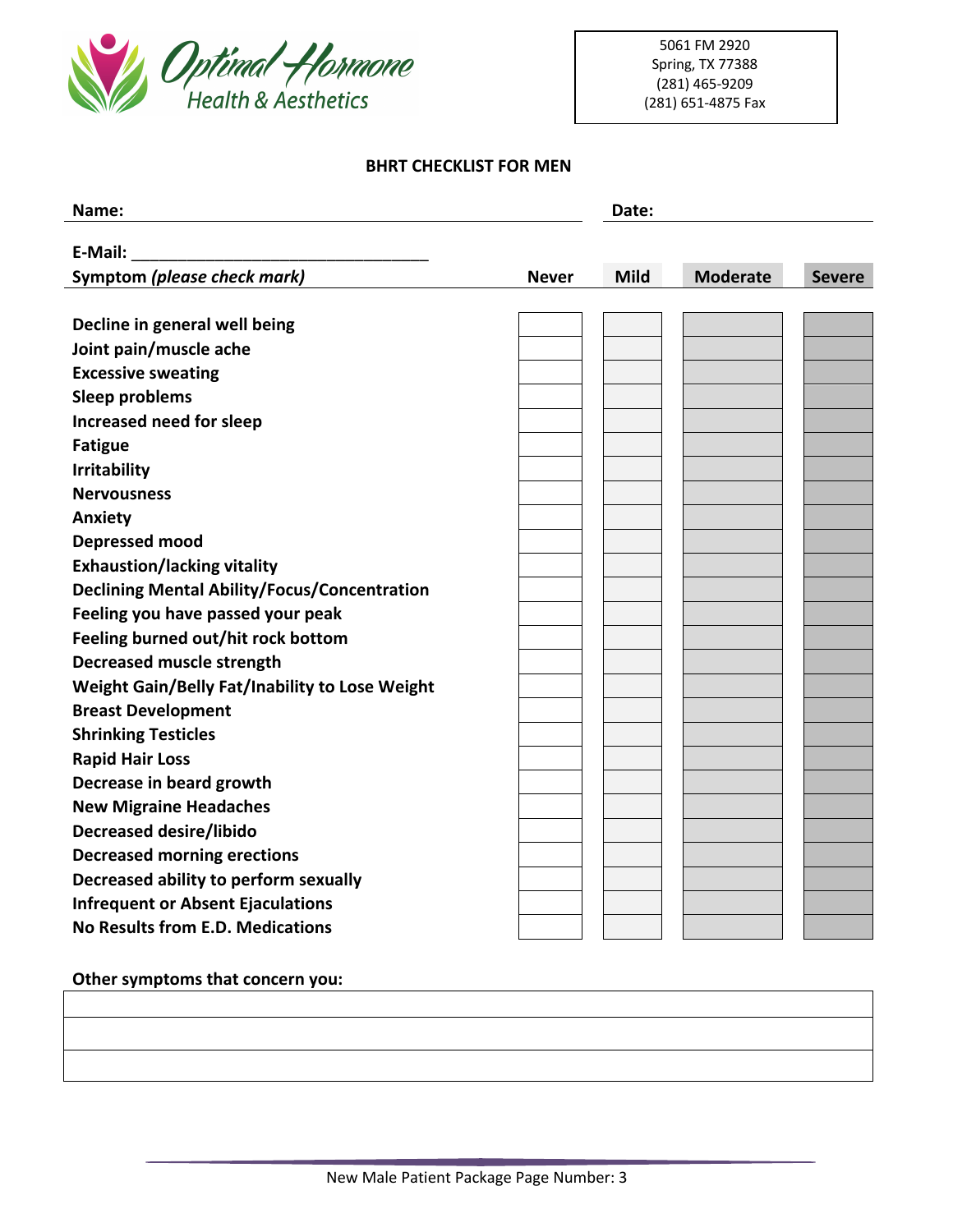

5061 FM 2920 Spring, TX 77388 (281) 465-9209 (281) 651-4875 Fax

# **Office Policies and Procedures for Patients**

#### **(Please initial in the spaces provided and sign the bottom) Office Hours:**

Office hours for Optimal Hormone Health & Aesthetics (OHHA) are as follows: Monday – Friday: 9:00 a.m. – 5:00 p.m. (closed daily from noon -1:30) If you need an appointment or prescription refill, please call during regular business hours.

#### **Appointments:**

\_\_\_\_\_\_\_\_To ensure timely service and medical care, we encourage you to schedule your appointment in advance. If you must cancel your appointment, please give our office 24-hour advanced notice. This gives us an opportunity to reallocate time for another patient. If you are unable to provide a 24-hour notice of cancellation, **you will be charged \$50**, to be paid at your next appointment.

#### **Late Arrivals:**

It is our goal to provide quality time and care to each patient. While we understand there may be some things out of your control, we encourage you to be **ON TIME** for appointments. Late arrivals may interfere with another patient's care. We will do our best to accommodate you if you are running late but depending on scheduling, it may be necessary to reschedule.

#### **No Show:**

A "no show" is someone who misses an appointment without calling or fails to give 24-hours' notice. Three (3) "no shows" within one calendar year may result in loss of service. You will also be billed **a "no show" fee in the amount of \$50**, to be paid at the time of your next visit.

#### **Prescription Refills and Pharmacy Information:**

Please do not wait until the last minute for refill requests. Please, plan ahead and allow 2 full business days to complete refill requests. Refill requests must be done during normal business hours. We do not have access to your patient record after hours, therefore, no medications will be refilled after hours or on weekends. If your prescription is lost, expired, or must be replaced, a replacement must be picked up at the office. There will be a **\$25 fee for replaced prescriptions.** Please review your medications prior to appointments and request refills at the time of visit, if needed. Every patient will be given enough medication to last until the next recommended office visit and/or lab draw.

#### **Insurance Disclaimer:**

\_\_\_\_\_\_\_\_OHHA is not associated with any insurance companies, which means they are not obligated to pay for our services (blood work, consultations, office visits, or pellets). We will provide a form to send to your insurance company and a receipt showing that you paid out of pocket. The form and the receipt are your responsibility. WE WILL NOT, communicate in any way with insurance companies regarding your benefits.

#### **HIPAA Information and Consent Form:**

\_\_\_\_\_\_\_\_\_I hereby consent and acknowledge my agreement to the terms set forth in the HIPAA INFORMATION FORM, a copy of which has been provided to me by OHHA, and any subsequent changes in office policy. I understand that this consent shall remain in force from this date forward.

#### **Medical Records:**

To ensure your privacy, copies of medical records must be requested in writing per HIPPA guidelines and a medical release form must be completed in advance. Medical records can be faxed or mailed to other clinicians but cannot be emailed due to confidentiality concerns. The law allows medical offices 30 days to complete requests for records. It is our goal to respond to your request in a timely manner. **There is a \$25 fee to copy medical records for patients. The request for records to be sent to another clinician is free.**

#### **Forms and Letters:**

\_\_\_\_\_\_\_\_\_OHHA will assist in the completion of certain forms and letters as follows: 1) Letters of Necessity, 2) Prior Authorizations for prescriptions only, and 3) Employment Physical forms. Please allow 7-10 days for completion of requested forms/letters. There will be a \$**25 charge for the completion of short forms** and letters and a **\$45 charge for more extensive forms/letters.**

#### **Right to terminate:**

\_\_\_\_\_\_\_\_\_OHHA reserves the right to terminate services due to failure to comply with policies and procedures. OHHA reserves the right to terminate services due to inappropriate and/or threatening behaviors and/or comments made to clinicians and/or staff.

#### **OHHA Pricing:**

\_\_\_\_\_\_\_\_\_I have reviewed and understand OHHA's price policy and further understand that **payment is due upon receipt of services rendered**. I understand that I may request a copy of OHHA's price list at any time and it will gladly be provided to me.

| Drin <sub>1</sub> | Date<br>-- |
|-------------------|------------|
|                   |            |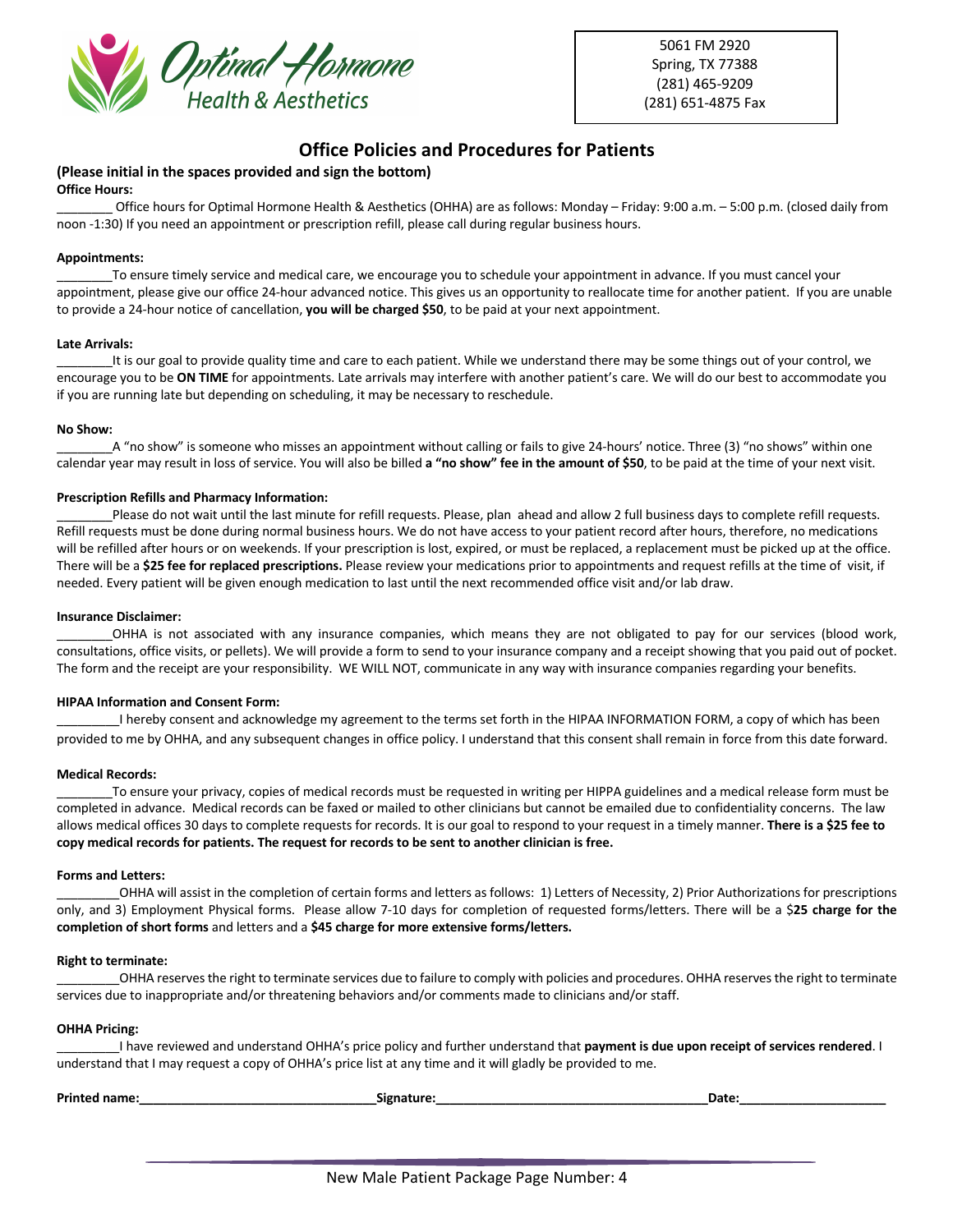

5061 FM 2920 Spring, TX 77388 (281) 465-9209 (281) 651-4875 Fax

# **Testosterone Pellet Insertion Consent Form**

Bio-identical testosterone pellets are concentrated, compounded hormone, biologically identical to the testosterone that is made in your own body. Testosterone was made in your testicles prior to "andropause." Bio-identical hormones have the same effects on your body as your own testosterone did when you were younger. Hormone pellets are made from soy and hormone replacement. Pellets have been used in Europe, the US and Canada since the 1930's. Your risks are similar to those of any testosterone replacement but may be lower risk than alternative forms. During andropause, the risk of not receiving adequate hormone therapy can outweigh the risks of replacing testosterone with pellets.

### **Risks of not receiving testosterone therapy after andropause include but are not limited to:**

Arteriosclerosis, elevation of cholesterol, obesity, loss of strength and stamina, generalized aging, osteoporosis, mood disorders, depression, arthritis, loss of libido, erectile dysfunction, loss of skin tone, diabetes, increased overall inflammatory processes, dementia and Alzheimer's disease, and many other symptoms of aging.

**CONSENT FOR TREATMENT:** I consent to the insertion of testosterone pellets in my hip. I have been informed that I may experience any of the complications to this procedure as described below. **Surgical risks are the same as for any minor medical procedure and are included in the list of overall risks below:**

Bleeding, bruising, swelling, infection, and pain. Lack of effect (typically from lack of absorption). Thinning hair, male pattern baldness. Increased growth of prostate and prostate tumors. Extrusion of pellets. Hyper sexuality (overactive Libido). Ten to fifteen percent shrinkage in testicle size. There can also be a significant reduction in sperm production.

There is some risk, even with natural testosterone therapy, of enhancing an existing current prostate cancer to grow more rapidly. For this reason, a rectal exam and prostate specific antigen blood test is to be done before starting testosterone pellet therapy and will be conducted each year thereafter. If there is any question about possible prostate cancer, a follow-up with an ultrasound of the prostate gland may be required as well as a referral to a qualified specialist. While urinary symptoms typically improve with testosterone, rarely they may worsen, or worsen before improving. Testosterone therapy may increase one's hemoglobin and hematocrit or thicken one's blood. This problem can be diagnosed with a blood test. Thus, a complete blood count (Hemoglobin & Hematocrit.) should be done at least annually. This condition can be reversed simply by donating blood periodically.

### **BENEFITS OF TESTOSTERONE PELLETS INCLUDE:**

Increased libido, energy, and sense of well-being. Increased Muscle mass and strength and stamina. Decreased frequency and severity of migraine headaches. Decrease in mood swings, anxiety, and irritability (secondary to hormonal decline). Decreased weight (Increase in lean body mass). Decrease in risk or severity of diabetes. Decreased risk of heart disease. Decreased risk of Alzheimer's and Dementia

I have read and understand the above. I have been encouraged and have had the opportunity to ask any questions regarding pellet therapy. All of my questions have been answered to my satisfaction. I further acknowledge that there may be risks of testosterone therapy that we do not yet know, at this time, and that the risks and benefits of this treatment have been explained to me and I have been informed that I may experience complications, including one or more of those listed above. I accept these risks and benefits and I consent to the insertion of hormone pellets under my skin. This consent is ongoing for this and all future pellet insertions.

I understand that payment is due in full at the time of service. I also understand that it is my responsibility to submit a claim to my insurance company for possible reimbursement. I have been advised that most insurance companies do not consider pellet therapy to be a covered benefit and my insurance company may not reimburse me, depending on my coverage. I acknowledge that my provider has no contracts with any insurance company and is not contractually obligated to pre-certify treatment with my insurance company or answer letters of appeal.

\_\_\_\_\_\_\_\_\_\_\_\_\_\_\_\_\_\_\_\_\_\_\_\_\_\_\_\_\_\_\_\_\_\_\_\_\_\_\_\_\_\_\_ \_\_\_\_\_\_\_\_\_\_\_\_\_\_\_\_\_\_\_\_\_\_\_\_\_\_\_\_\_\_\_\_\_\_\_\_\_\_\_\_\_\_\_\_\_\_\_\_\_\_\_\_\_

**Patient Signature Today's Date**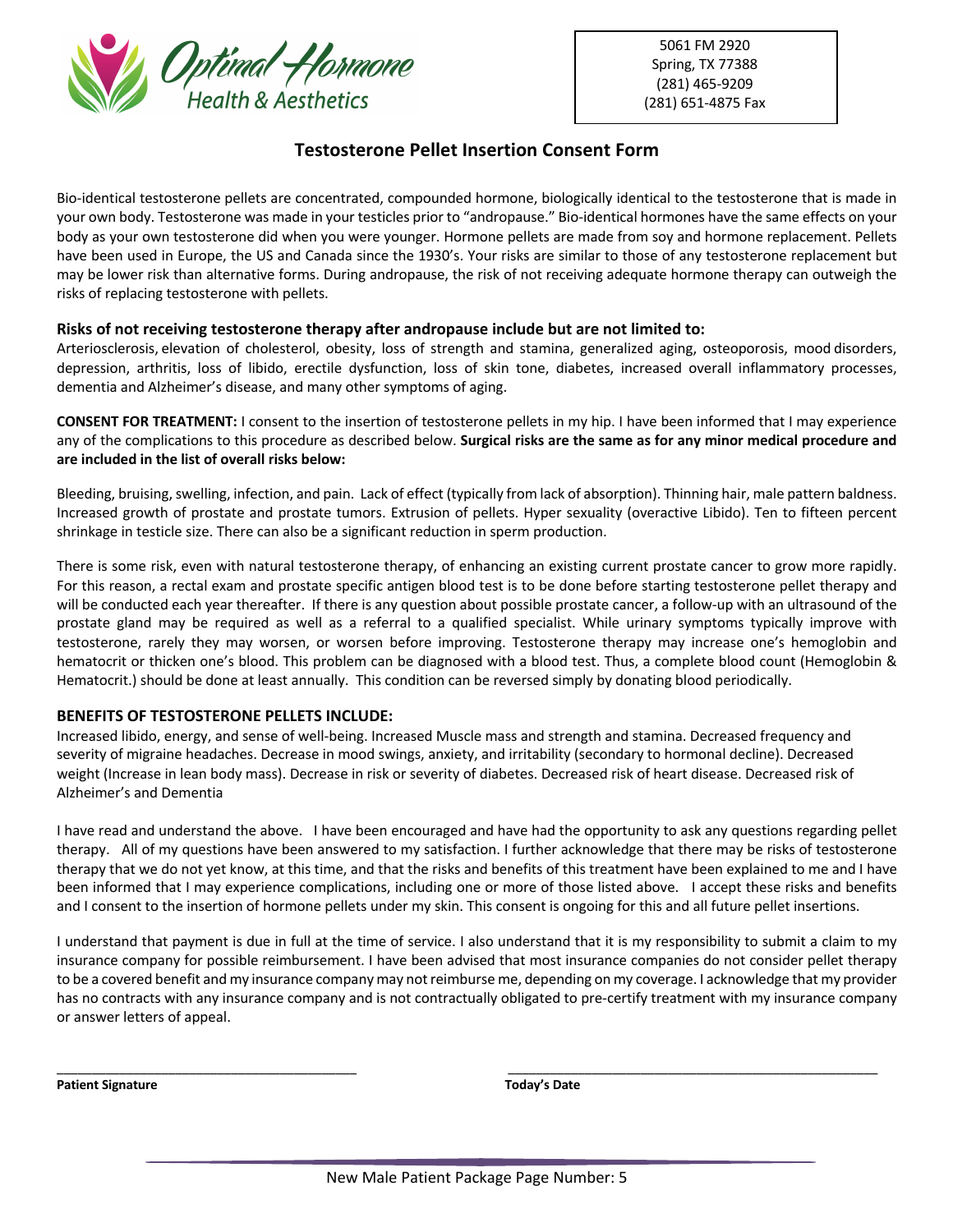

5061 FM 2920 Spring, TX 77388 (281) 465-9209 (281) 651-4875 Fax

# **Post-Insertion Instructions for Men**

- Your insertion site has been covered with two layers of bandages. Remove the outer pressure bandage any time after 24 hours. You may replace it with a bandage to catch any anesthetic that may ooze out. The inner layer is either waterproof foam tape or steri-strips they should not be removed before 7 days.
- We recommend putting an ice pack on the insertion area a couple of times for about 20 minutes each time over the next 4 to 5 hours.
- Do not take tub baths or get into a hot tub or swimming pool for 3 days. You may shower but do not scrub the site until the incision is well healed (about 7 days).
- No major exercises for the incision area for the next 7 days, this includes running, riding a horse, etc.
- The sodium bicarbonate in the anesthetic may cause the site to swell for 1-3 days. Don't worry, this is normal.
- The insertion site may be uncomfortable for up to 2 to 3 weeks. If there is itching or redness you may take Benadryl for relief, 50 mg. orally every 6 hours. Caution this can cause drowsiness!
- You may experience bruising, swelling, and/or redness of the insertion site which may last from a few days up to 2 to 3 weeks.
- You may notice some pinkish or bloody discoloration of the outer bandage. This is normal.
- If you experience bleeding from the incision, apply firm pressure for 5 minutes.
- Please call if you have any bleeding (not oozing) or pus coming out of the insertion site that is not relieved by pressure.
- Remember to go for your post-insertion blood work 4 weeks after the insertion.
- Most men will need re-insertions of their pellets 5-6 months after their initial insertion.
- Please call as soon as symptoms that were relieved from the pellets start to return to make an appointment for a re-insertion. Or you may make your next appointment before you leave today. The charge for the second visit will be only for the insertion and not a consultation unless you would like to discuss treatment and additional hormonal health matters.

### **Reminders:**

### **Please have your labs rechecked:**

( ) 4-6 weeks after your insertion

( ) every 6 months

( ) every 12 months

### **Prescriptions:**



#### **Patient Signature Today's Date**

\_\_\_\_\_\_\_\_\_\_\_\_\_\_\_\_\_\_\_\_\_\_\_\_\_\_\_\_\_\_\_\_\_\_\_\_\_\_\_\_\_\_\_ \_\_\_\_\_\_\_\_\_\_\_\_\_\_\_\_\_\_\_\_\_\_\_\_\_\_\_\_\_\_\_\_\_\_\_\_\_\_\_\_\_\_\_\_\_\_\_\_\_\_\_\_\_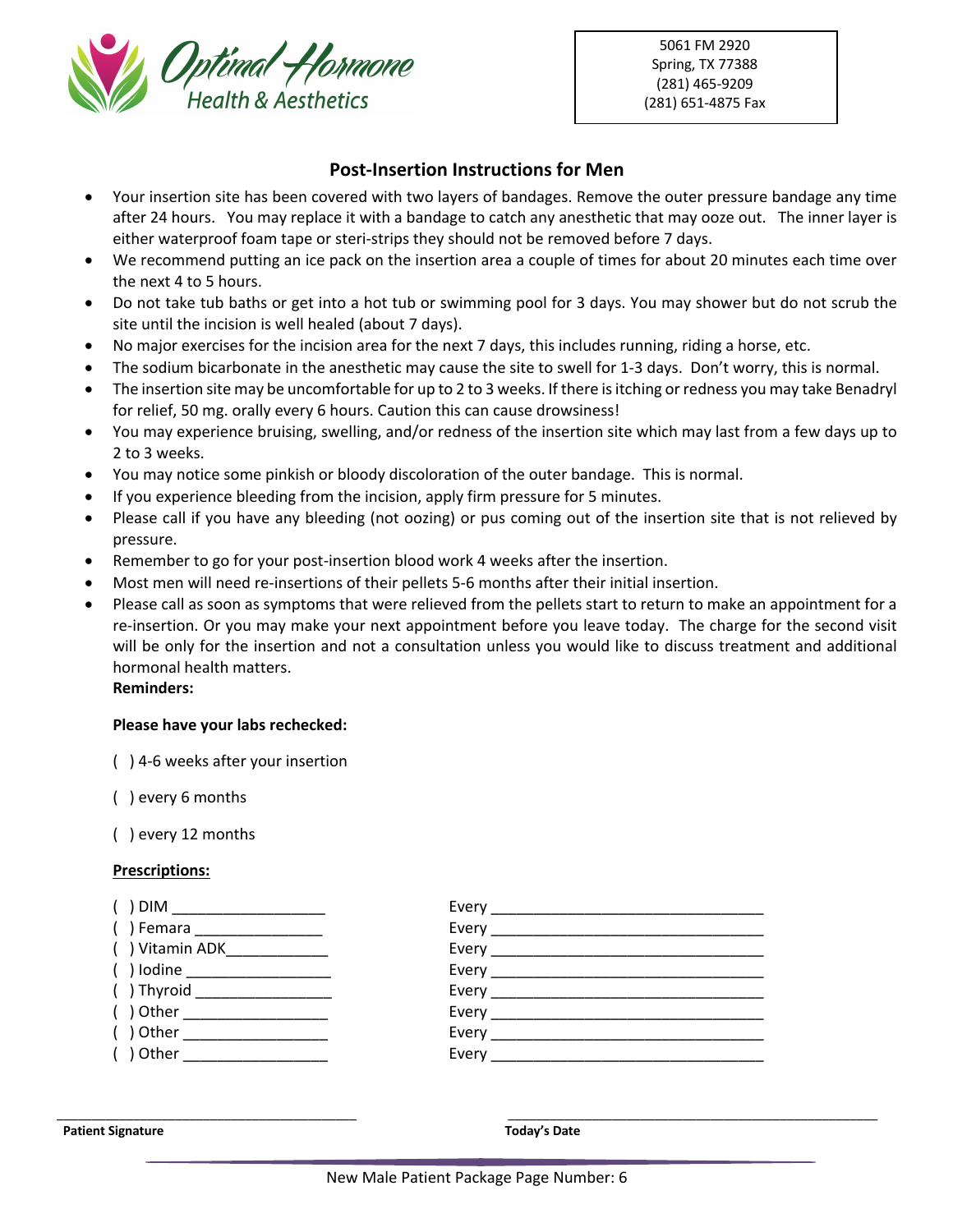

# **WHAT MIGHT OCCUR AFTER A PELLET INSERTION**

A significant hormonal transition will occur in the first four weeks after the insertion of your hormone pellets. Therefore, certain changes might develop that can be bothersome.

- **FLUID RETENTION**: Testosterone stimulates the muscle to grow and retain water which may result in a weight change of two to five pounds. This is only temporary. This happens frequently with the first insertion, and especially during hot, humid weather conditions.
- **SWELLING of the HANDS & FEET**: This is common in hot and humid weather. It may be treated by drinking lots of water, reducing your salt intake, taking cider vinegar capsules daily, (found at most health and food stores) or by taking a mild diuretic, which the office can prescribe.
- **MOOD SWINGS/IRRITABILITY**: These may occur if you were quite deficient in hormones. They will disappear when enough hormones are in your system.
- **FACIAL BREAKOUT**: Some pimples may arise if the body is very deficient in testosterone. This lasts a short period of time and can be handled with a good face cleansing routine, astringents, and toner. If these solutions do not help, please call the office for suggestions and possibly prescriptions.
- **HAIR LOSS**: Is rare and usually occurs in patients who convert testosterone to DHT. Dosage adjustment generally reduces or eliminates the problem. Prescription medications may be necessary in rare cases.
- **HAIR GROWTH**: Testosterone may stimulate some growth of hair on your chin, chest, nipples and/or lower abdomen. This tends to be hereditary. Dosage adjustment generally reduces or eliminates the problem.

**Patient Signature Today's Date** 

\_\_\_\_\_\_\_\_\_\_\_\_\_\_\_\_\_\_\_\_\_\_\_\_\_\_\_\_\_\_\_\_\_\_\_\_\_\_\_\_\_\_\_\_\_\_\_\_\_\_\_\_\_ \_\_\_\_\_\_\_\_\_\_\_\_\_\_\_\_\_\_\_\_\_\_\_\_